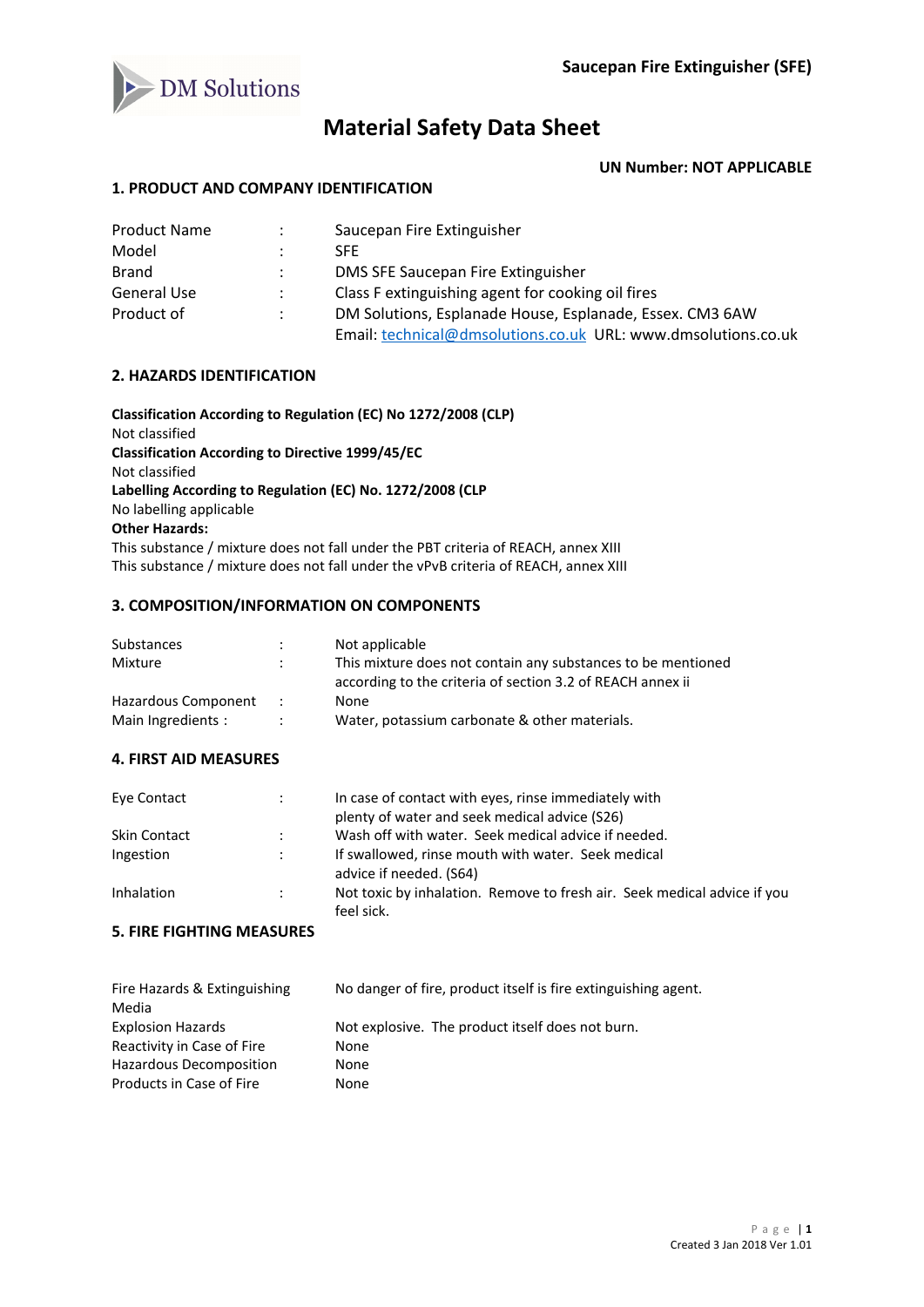

# **6. ACCIDENTAL RELEASE MEASURES**

#### **Personal Precautions:**

Do not get in eyes, on skin, or on clothing. Take appropriate protective measures. **Actions to be taken in case material is released or spilled:** Flush area with water. **Dispose of released and contained material in accordance with local regulations:**

#### **7. HANDLING AND STORAGE**

| Precautions                | Avoid direct sunlight & extreme temperatures.                     |
|----------------------------|-------------------------------------------------------------------|
| Storage Temperature        | -20°C to 65°C                                                     |
| Heat and Ignition Sources: | Remove all sources of ignition. Storage away from excessive heat. |

#### **8. EXPOSURE CONTROL / PERSONAL PROTECTION**

| Exposure Control            | Not required for normal conditions of use                         |
|-----------------------------|-------------------------------------------------------------------|
| Personal Protection         | Wear mask if expose in high temperature.                          |
| Work / Hygienic Practices : | Do not eat, drink or smoke when using this product. Practice safe |
|                             | workplace habits, clean hands after work.                         |

## **9. PHYSICAL AND CHEMICAL PROPERTIES**

| Physical Form               |                | Liquid                     |
|-----------------------------|----------------|----------------------------|
| Odor                        | $\ddot{\cdot}$ | Odorless                   |
| Ph at 20°C                  |                | $11.5 \pm 1.0$             |
| Density at 20°C             |                | $1.23 \pm 0.05$            |
| Solubility                  |                | Water soluble              |
| <b>Boiling Point</b>        | $\ddot{\cdot}$ | $\geq 100^{\circ}$ C       |
| <b>Flash Point</b>          |                | No flash point up to 100°C |
| <b>Explosive Properties</b> | $\cdot$        | Not explosive              |
| <b>Oxidizing Properties</b> |                | Not oxidizing              |
|                             |                |                            |

#### **10. STABILITY AND REACTIVITY**

| Stability                  | Stable under normal use and storage |
|----------------------------|-------------------------------------|
| <b>Conditions to Avoid</b> | Extreme temperatures                |
| <b>Hazardous Reactions</b> | Not expected in normal conditions   |

## **11. TOXICOLOGICAL INFORMATION**

| <b>Acute Toxicity</b>   | Not classified                                         |
|-------------------------|--------------------------------------------------------|
| Chronic Toxicity        | None                                                   |
| Sensitive Skin and Eyes | May cause slight irritation to sensitive skin and Eyes |

# **12. ECOLOGICAL DATA**

| Biodegradability | Readily biodegradable   |
|------------------|-------------------------|
| Eco-toxic        | Not classified as toxic |